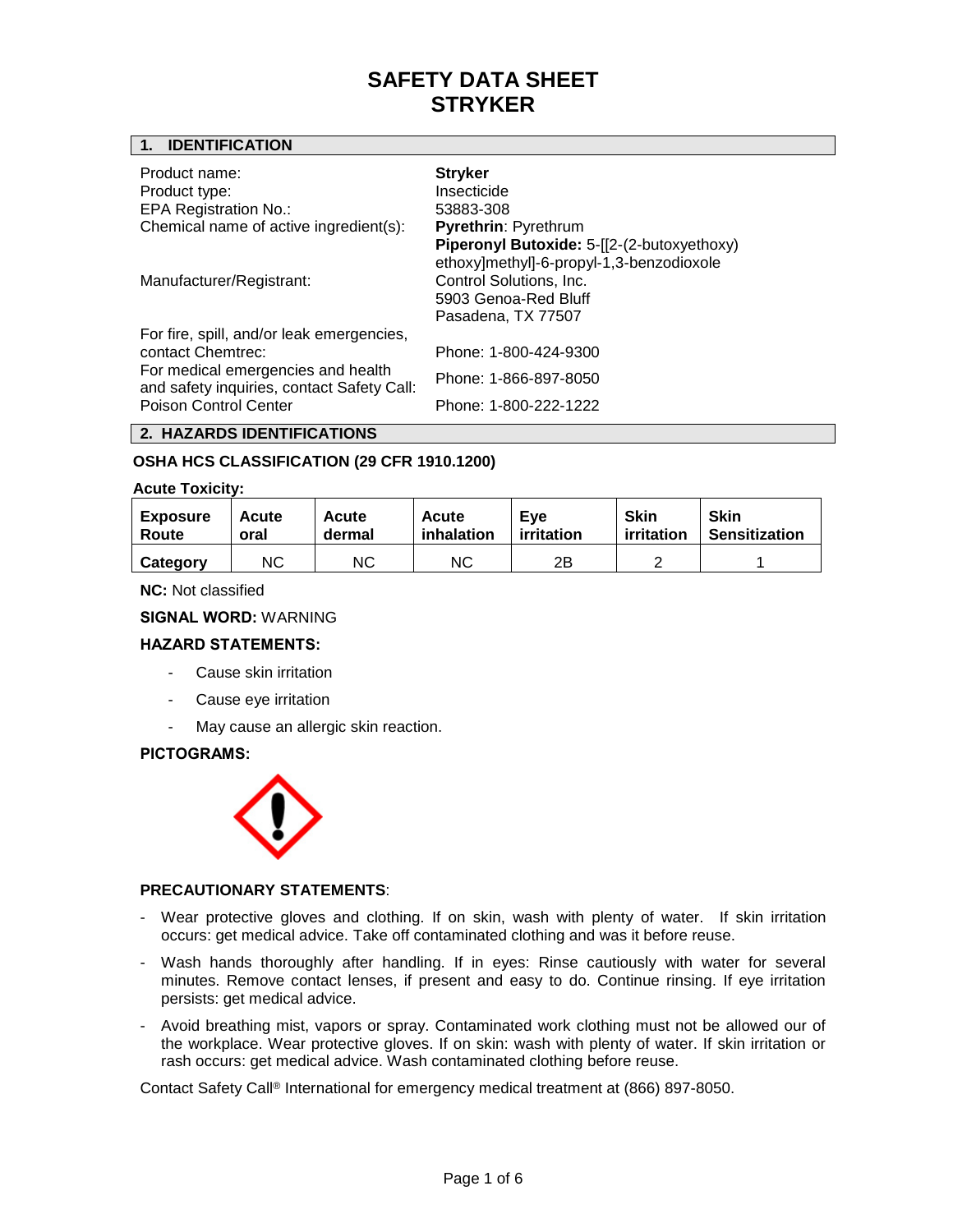| 3. COMPOSITION/INFORMATION ON INGREDIENTS |               |    |                    |                            |                    |                                      |
|-------------------------------------------|---------------|----|--------------------|----------------------------|--------------------|--------------------------------------|
| <b>COMMON NAME</b>                        | CAS NO.       | %  | <b>OSHA</b><br>PEL | <b>ACGIH</b><br><b>TLV</b> | <b>OTHER</b>       | <b>NTP/IARC/OSHA</b><br>(Carcinogen) |
| Pyrethrins                                | 8003-34-7     | 6  | 5mg/m <sup>3</sup> | 5mg/m <sup>3</sup>         | 5mg/m <sup>3</sup> | NА                                   |
|                                           |               |    | 'TWA)              | (TWA)                      | (REL-TWA)**        |                                      |
| Piperonyl Butoxide                        | $51 - 03 - 6$ | 60 | ΝE                 | NE                         | ΝA                 | $IARC - 3*$                          |

NE= Not established; NA= Not applicable

\*IARC Group 3: The agent (mixture or exposure circumstance) is unclassifiable as to carcinogenicity to humans.

\*\* NIOSH exposure limits.

#### **4. FIRST AID MEASURES**

| <b>FIRST AID</b>                                                                                |                                                                               |  |  |  |
|-------------------------------------------------------------------------------------------------|-------------------------------------------------------------------------------|--|--|--|
| <b>IF SWALLOWED:</b>                                                                            | • Call a poison control center or doctor immediately for treatment advice.    |  |  |  |
|                                                                                                 | • Have person sip a glass of water if able to swallow.                        |  |  |  |
|                                                                                                 | • Do not induce vomiting unless told to do so by the poison control center or |  |  |  |
|                                                                                                 | doctor.                                                                       |  |  |  |
|                                                                                                 | • Do not give anything by mouth to an unconscious person.                     |  |  |  |
| <b>IF ON SKIN OR</b>                                                                            | • Take off contaminated clothing.                                             |  |  |  |
| <b>CLOTHING:</b>                                                                                | • Rinse skin immediately with plenty of water for 15-20 minutes.              |  |  |  |
|                                                                                                 | • Call a poison control center or doctor for treatment advice.                |  |  |  |
| Have the product container or label with you when calling a poison control center or doctor, or |                                                                               |  |  |  |
| going for treatment. You may also contact SafetyCall® (866) 897-8050 for emergency medical      |                                                                               |  |  |  |
| treatment information.                                                                          |                                                                               |  |  |  |

### **5. FIRE FIGHTING MEASURES**

**FLASH POINT:** NA

**FLAMMABLE LIMITS:** Not determined

**EXTINGUISHING MEDIA:** Water fog, CO<sub>2</sub>, foam, dry chemical.

**UNUSUAL FIRE & EXPLOSION HAZARDS:** Pesticide fires have potential to emit hazardous decomposition products.

**FIRE-FIGHTING PROCEDURES:** Isolate fire area and evacuate downwind. DO NOT breathe gases, smoke or vapors generated. Wear self-contained breathing apparatus and full-protective clothing. Cool fire exposed areas and equipment.

**HAZARDOUS DECOMPOSITION PRODUCTS:** May release irritating and toxic gases due to thermal decomposition.

### **6. ACCIDENTAL RELEASE MEASURES**

**ABSORBENT MATERIALS AND CONTAINMENT:** In case of spillage or leakages, soak up with an absorbent material such as sand, sawdust, earth, Fuller's earth, etc. Dispose of with chemical waste.

**WASTE DISPOSAL:** Sweep contaminated absorbent material into suitable container. Seal container and dispose of all contaminated waste material in municipal land-fill or through licensed TSDF. Open dumping is prohibited.

### **7. HANDLING AND STORAGE**

Do not contaminate water, food, or feed by storage or disposal. Do not use or store near heat or open flame.

**PRECAUTIONS TO BE TAKEN IN HANDLING:** Avoid dermal contact. Take precautions to avoid damaging containers. Avoid cross contamination. Always wash hands thoroughly after handling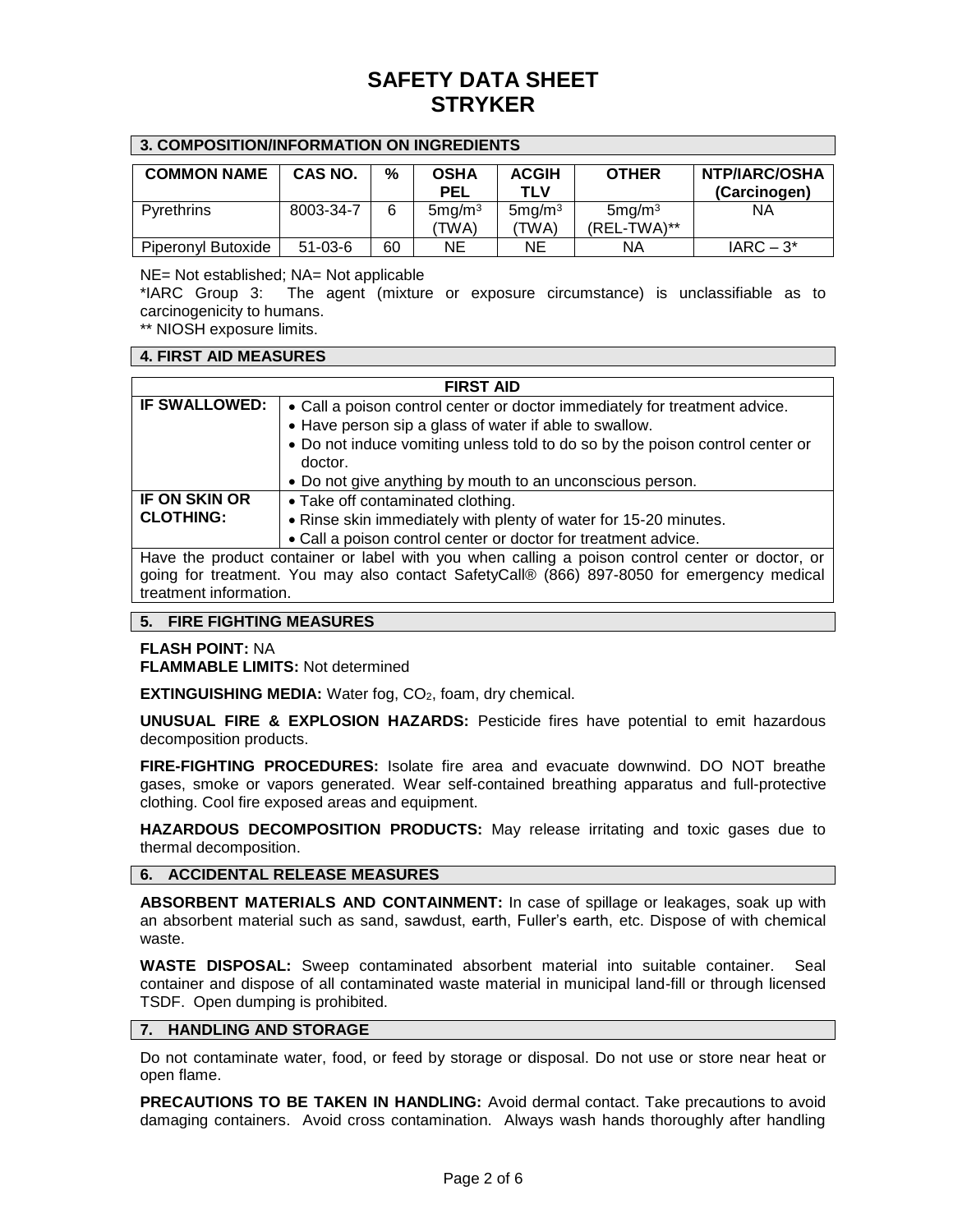pesticides and before eating, drinking, or smoking. Clean water should be available to rinse eyes and skin in case of chemical exposure.

**PRECAUTIONS TO BE TAKEN IN STORAGE**: Store in original container in a cool, dry place inaccessible to children and pets. Store away from food and pet food.

**STORAGE TEMPERATURE (MIN/MAX):** Normal ambient temperatures.

#### **8. EXPOSURE CONTROLS/PERSONAL PROTECTION**

**THE FOLLOWING RECOMMENDATIONS FOR EXPOSURE CONTROLS/PERSONAL PROTECTION ARE INTENDED FOR THE MANUFACTURE, FORMULATION, PACKAGING AND USE OF THIS PRODUCT.**

**FOR COMMERCIAL APPLICATIONS AND/OR ON-FARM APPLICATIONS CONSULT THE PRODUCT LABEL.**

**SKIN PROTECTION:** Long-sleeve shirt, long pants, shoes plus socks.

**HAND PROTECTION:** Chemical-resistant gloves.

**EYE PROTECTION:** Protective eyewear or chemical safety glasses with side shields or chemical goggles when working in non-ventilated spaces.

**RESPIRATOR REQUIREMENTS:** Applicator using hand-held foggers in an enclosed area must wear a half-face, or hood-style NIOSH-approved respirator with a dust/mist filtering cartridge (MSHA/NIOSH approval number prefix TC-21C), or a canister approved for pesticides (MSHA/NIOSH approval number prefix TC-14G), or a cartridge or canister with any R, P or HE filter.

## **WORK HYGIENIC PRACTICES:**

Clean water should be available to rinse eyes and skin in case of chemical exposure. Wash thoroughly with soap and water after handling and before eating, drinking, chewing gum, or using tobacco.

#### **ADDITIONAL PROTECTIVE MEASURES:**

Follow manufacturer's instructions for cleaning/maintaining PPE. If no such instructions for washables, use detergent and hot water. Keep and wash PPE separately from other laundry.

### **USER SAFETY RECOMMENDATIONS:**

**Users Should:**

- Wash hands before eating, drinking, chewing gum, using tobacco or using the toilet.
- Remove clothing immediately if pesticide gets inside. Then wash thoroughly and put on clean clothing.
- Remove PPE immediately after handling this product. Wash the outside of gloves before removing. As soon as possible, wash thoroughly and change into clean clothing.

**EXPOSURE GUIDELINES:** Refer to Section 3. **ENGINEERING CONTROLS:** Use only in adequately ventilated areas.

**9. PHYSICAL AND CHEMICAL PROPERTIES**

**APPEARANCE:** Clear non-viscous oily liquid **ODOR:** Mild musty characteristic odor **pH:** 7.04 **FLASH POINT:** NA **SPECIFIC GRAVITY:** 0.985 g/ml **BULK DENSITY**: 8.26 (lbs/gal) **VISCOSITY:** 308.7 cPs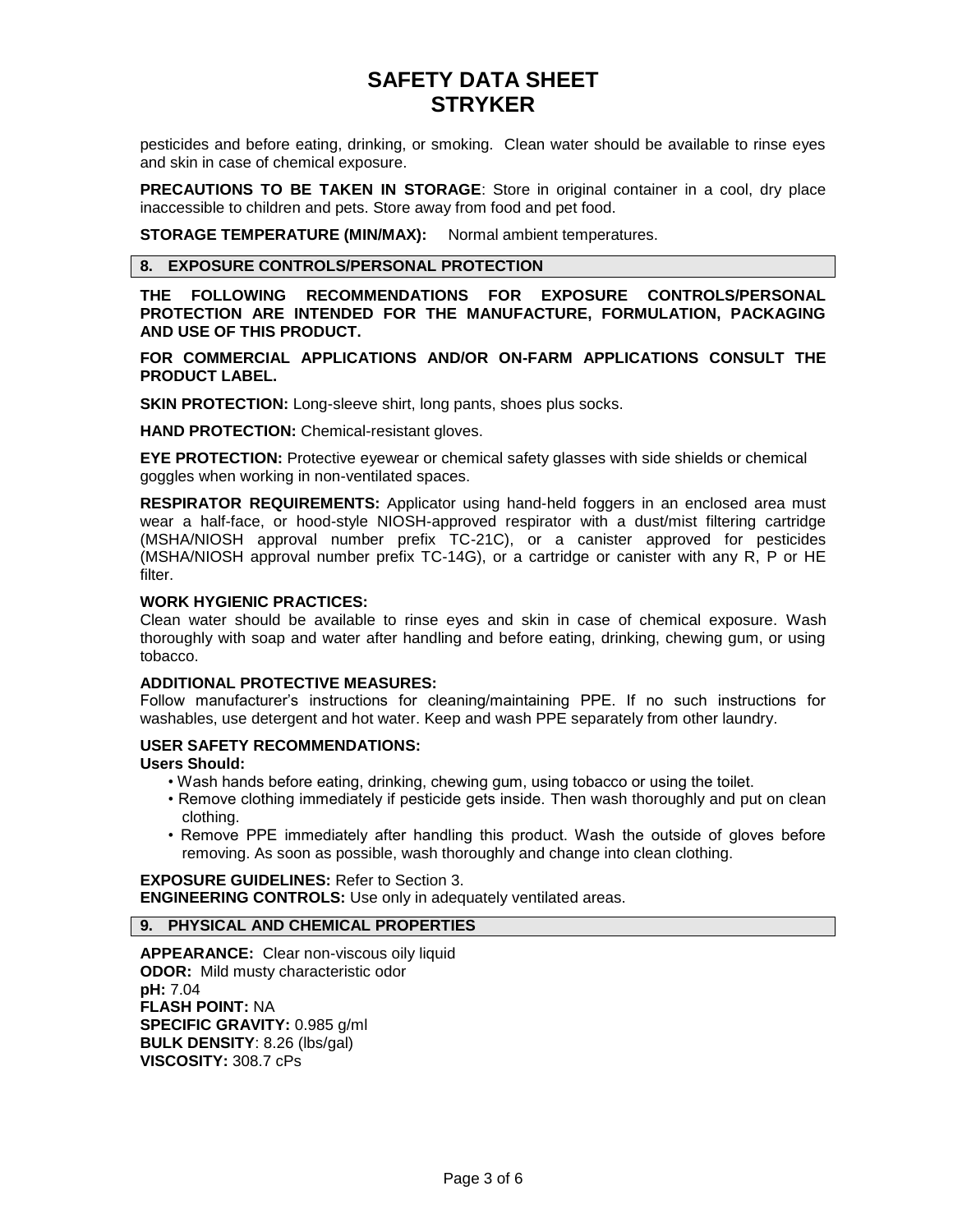## **10. STABILITY AND REACTIVITY**

**STABILITY:** Stable under normal conditions.

**CONDITIONS AND MATERIALS TO AVOID:** Strong oxidizers.

**HAZARDOUS DECOMPOSITION PRODUCTS:** May release irritating and toxic gases due to thermal decomposition.

**HAZARDOUS POLYMERIZATION:** Will not occur.

#### **11. TOXICOLOGICAL INFORMATION**

## **ACUTE TOXICITY/IRRITATION STUDIES:**

Acute Oral  $LD_{50}$  (Rat):  $> 3,129$  mg/kg Acute Dermal  $LD_{50}$  (Rabbit):  $> 5,000$  mg/kg Acute Inhalation  $LC_{50}$  (Rat):  $>5.06$  mg/L (4-hr) Eye Irritation: Irritation clearing within 48 hours Skin Irritation: Moderately irritating (Produced a primary skin irritation index of 3.5) Dermal Sensitization: A positive skin sensitizer

### **OTHER TOXICOLOGICAL INFORMATION:**

## **CHRONIC TOXICITY/CARCINOGENICITY:**

In a recent study, marginally higher incidences of benign thyroid, parathyroid, ovary, and liver tumors were observed in rats and in lungs of mice following lifetime high doses exposures to pyrethrum.

Piperonyl butoxide caused decreased body weights and/or increased organ weights (liver, kidney, adrenal) in chronic studies in rats and dogs.

Piperonyl butoxide gave no evidence of a carcinogenic potential in a lifetime feeding study in rats. In an oncogenicity study in mice, piperonyl butoxide caused an increased incidence of liver tumors. The US EPA has categorized piperonyl butoxide as a group C carcinogen, possible human carcinogen, based on limited evidence of cancer in laboratory animals.

### **REPRODUCTIVE TOXICITY: REPRODUCTION:**

Pyrethrins appear to have low reproductive toxicity.

Piperonyl butoxide was not a reproductive toxicant in a two-generation study in rats.

#### **DEVELOPMENTL TOXICITY:**

The one rabbit reproduction study performed showed no effect of pyrethrins on development of the offspring.

Piperonyl butoxide did not cause developmental, embryotoxic or teratogenic effects in developmental toxicity studies in rats and rabbits.

#### **NEUROTOXICITY:**

Piperonyl butoxide did not demonstrate the potential to cause neurotoxicity in standard toxicity studies submitted to the Agency. EPA has concluded that there is not a concern for neurotoxicity resulting from exposure to piperonyl butoxide.

# **MUTAGENICITY:**

Pyrethrum was not found to be genotoxic and did not damage DNA in any study conducted.

Piperonyl butoxide does not have significant potential for mutagenicity based on sufficient evidence.

#### **12. ECOLOGICAL INFORMATION**

**ENVIRONMENTAL HAZARDS:** This pesticide is toxic to aquatic organisms, including fish and invertebrates. Drift and runoff may be hazardous to aquatic organisms in water adjacent to treated areas. This product may contaminate water though runoff. This product has a potential for runoff for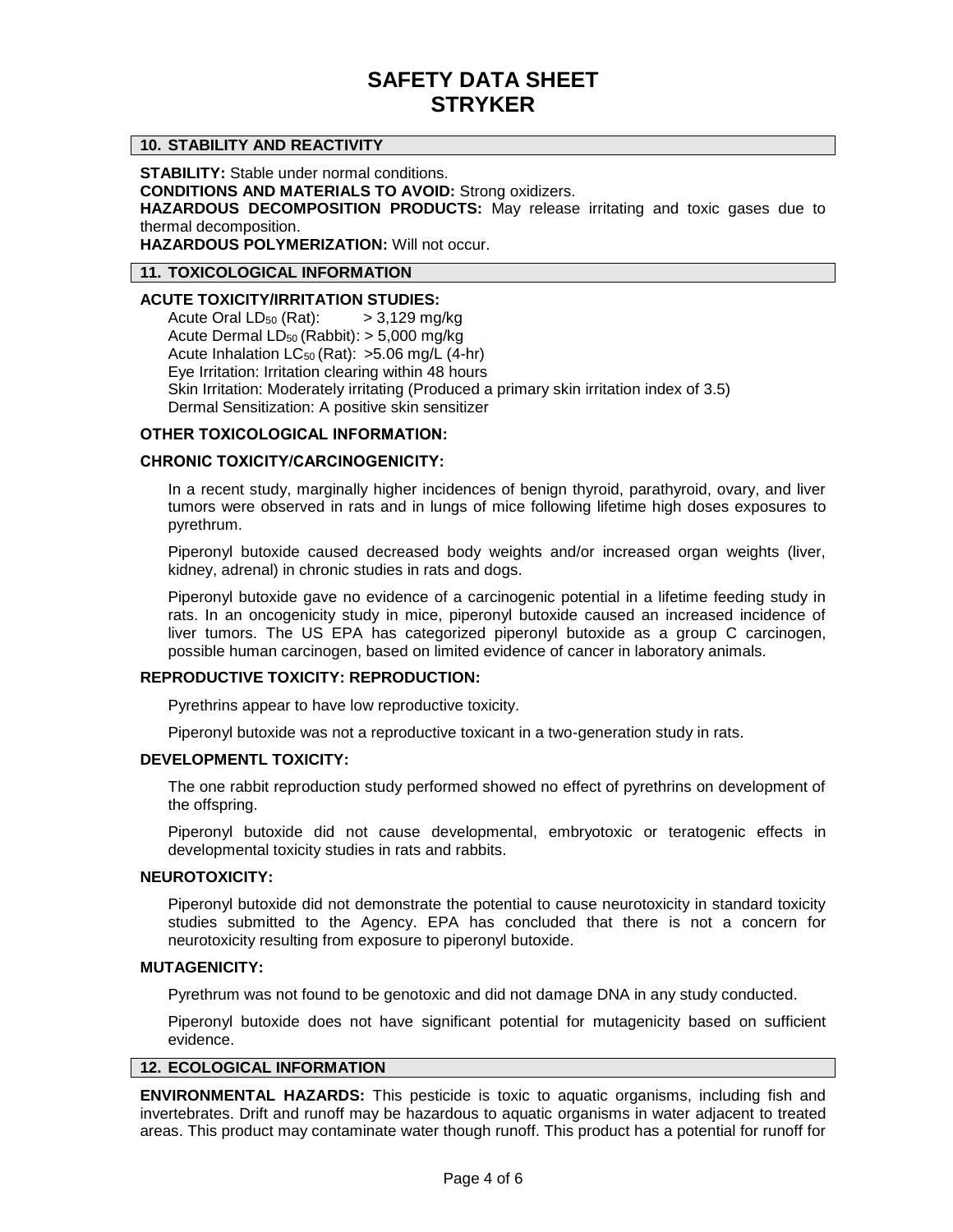several weeks after application. Poorly draining soils and soils with shallow water tables are more prone to produce runoff that contains this product.

This pesticides is highly toxic to bees exposed to direct treatment on blooming crops or weeds. Do not apply this product or allow it to drift to blooming crops or weeds while bees are actively visiting the treatment area.

Do not apply directly to water, to areas where surface water is present or to intertidal areas below the mean high water mark. Do not contaminate water when disposing of equipment wash-waters or rinsate.

## **ECOTOXICOLOGICAL INFORMATION:**

Pyrethrin is extremely toxic to aquatic life, such as bluegill and lake trout while it is slightly toxic to bird species, such as mallards. Toxicity increases with higher water temperatures and acidity. Natural pyrethrins are highly fat soluble, but are easily degraded and thus do not accumulate in the body. These compounds are toxic to bees also. (Extoxnet)

**Piperonyul Butoxide:** (Based on Piperonly Butoxide Technical)

Rainbow trout LC<sub>50</sub> (96-h): 6.12 ppm

Bluegill Sunfish LC<sub>50</sub> (96-h): 5.37 ppm

Bobwhite Quail  $LD_{50}$  (Oral):  $> 2,250$  mg/kg

Bobwhite Quail  $LC_{50}$  (5-day dietary):  $> 5,620$  ppm

Mallard Duck  $LC_{50}$  (5-d dietary):  $> 5,620$  ppm

#### **13. DISPOSAL CONSIDERATIONS**

**PESTICIDE DISPOSAL:** Pesticide wastes are toxic. Do not contaminate water, food, or feed by storage or disposal. Improper disposal of excess pesticide, spray mixture, or rinsate is a violation of Federal Law. Dispose of excess or waste pesticide by use according to label directions, or contact your State Pesticide or Environmental Control Agency, or the Hazardous Waste representative at the nearest EPA Regional Office for guidance.

**CONTAINER DISPOSAL:** Dispose of product containers, waste containers, and residues according to label instructions and local, state, and federal health and environmental regulations.

# **14. TRANSPORT INFORMATION**

### **CLASSIFICATION:**

### **DOT (ground)**

**Packaging < 2 gals:** Not regulated

**Packaging ≥ 2 gals:** UN3082, Environmentally hazardous substances, liquid, N.O.S. (Pyrethrin), 9, PGIII, RQ

- **IMO (vessel):** UN3082, Environmentally hazardous substances, liquid, N.O.S. (Pyrethrin), 9, PGIII, RQ
- **IATA (air):** UN3082, Environmentally hazardous substances, liquid, N.O.S. (Pyrethrin), 9, PGIII, RQ

### **15. REGULATORY INFORMATION**

## **FIFRA INFORMATION:**

This chemical is a pesticide product registered by the Environmental Protection Agency and is subject to certain labeling requirements under federal pesticide law. These requirements differ from the classification criteria and hazard information for safety data sheet, and for workplace labels of non-pesticide chemicals. Following is the hazard information as required on the pesticide label.